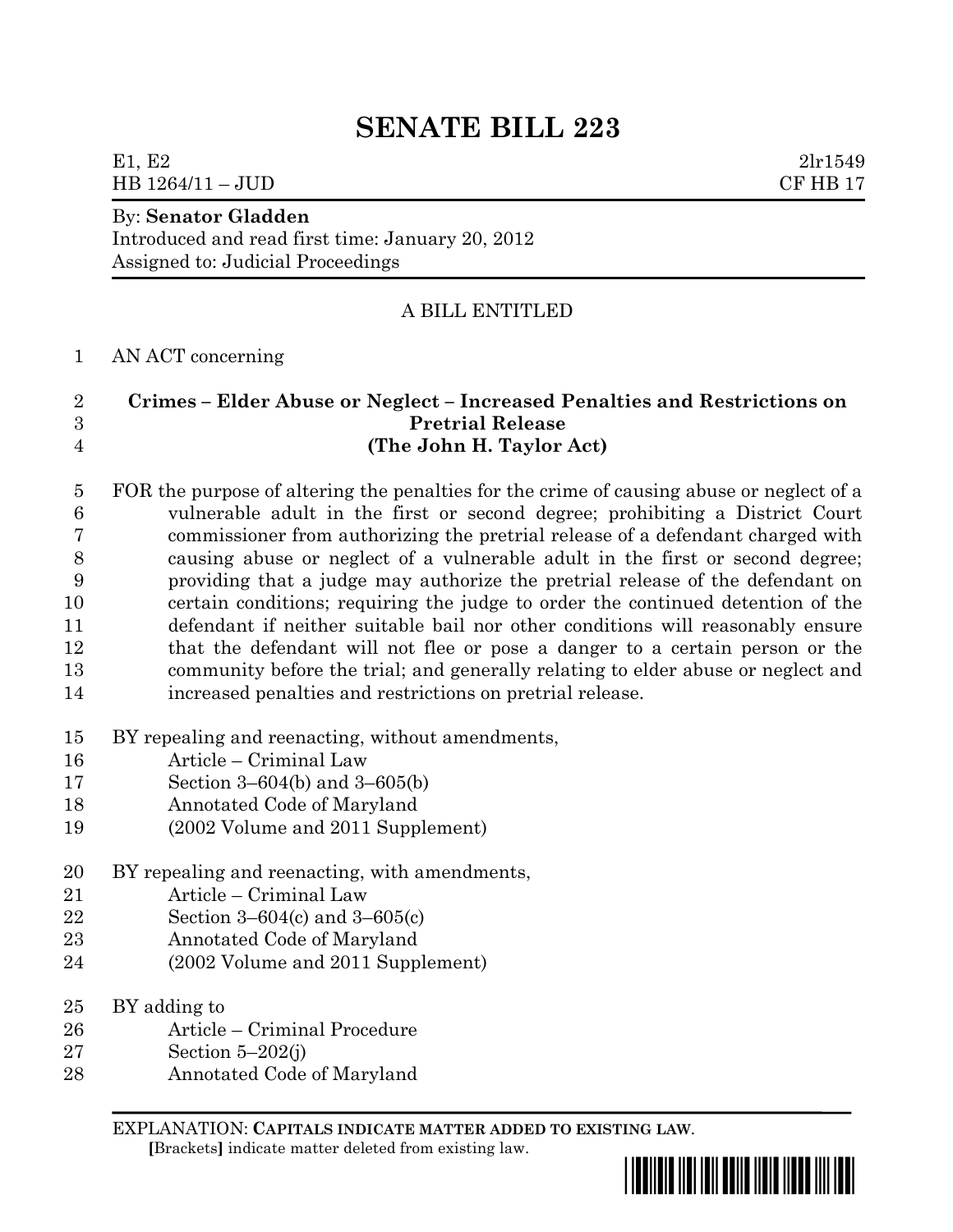|                       | $\sqrt{2}$<br><b>SENATE BILL 223</b>                                                                                                                                                                                                                                                                  |       |                                                            |
|-----------------------|-------------------------------------------------------------------------------------------------------------------------------------------------------------------------------------------------------------------------------------------------------------------------------------------------------|-------|------------------------------------------------------------|
| $\mathbf{1}$          | (2008 Replacement Volume and 2011 Supplement)                                                                                                                                                                                                                                                         |       |                                                            |
| $\boldsymbol{2}$<br>3 | SECTION 1. BE IT ENACTED BY THE GENERAL ASSEMBLY<br>OF<br>MARYLAND, That the Laws of Maryland read as follows:                                                                                                                                                                                        |       |                                                            |
| $\overline{4}$        | <b>Article - Criminal Law</b>                                                                                                                                                                                                                                                                         |       |                                                            |
| $\overline{5}$        | $3 - 604.$                                                                                                                                                                                                                                                                                            |       |                                                            |
| $\,6\,$<br>7<br>$8\,$ | A caregiver, a parent, or other person who has permanent or<br>(1)<br>(b)<br>temporary care or responsibility for the supervision of a vulnerable adult may not<br>cause abuse or neglect of the vulnerable adult that:                                                                               |       |                                                            |
| 9                     |                                                                                                                                                                                                                                                                                                       | (i)   | results in the death of the vulnerable adult;              |
| 10                    |                                                                                                                                                                                                                                                                                                       | (ii)  | causes serious physical injury to the vulnerable adult; or |
| 11                    |                                                                                                                                                                                                                                                                                                       | (iii) | involves sexual abuse of the vulnerable adult.             |
| 12<br>13              | A household member or family member may not cause abuse or<br>(2)<br>neglect of a vulnerable adult that:                                                                                                                                                                                              |       |                                                            |
| 14                    |                                                                                                                                                                                                                                                                                                       | (i)   | results in the death of the vulnerable adult;              |
| 15                    |                                                                                                                                                                                                                                                                                                       | (ii)  | causes serious physical injury to the vulnerable adult; or |
| 16                    |                                                                                                                                                                                                                                                                                                       | (iii) | involves sexual abuse of the vulnerable adult.             |
| 17<br>18<br>19<br>20  | A person who violates this section is guilty of the felony of abuse or<br>$\left( \mathrm{c}\right)$<br>neglect of a vulnerable adult in the first degree and on conviction is subject to<br>imprisonment not exceeding $[10]$ 20 years or a fine not exceeding $[10,000]$ \$20,000<br>or both.       |       |                                                            |
| 21                    | $3 - 605.$                                                                                                                                                                                                                                                                                            |       |                                                            |
| 22<br>23<br>24        | A caregiver, a parent, or other person who has permanent or<br>(1)<br>(b)<br>temporary care or responsibility for the supervision of a vulnerable adult may not<br>cause abuse or neglect of the vulnerable adult.                                                                                    |       |                                                            |
| 25<br>26              | A household member or family member may not cause abuse or<br>(2)<br>neglect of a vulnerable adult.                                                                                                                                                                                                   |       |                                                            |
| 27<br>28<br>29<br>30  | A person who violates this section is guilty of the misdemean or of abuse<br>$\left( \mathrm{c}\right)$<br>or neglect of a vulnerable adult in the second degree and on conviction is subject to<br>imprisonment not exceeding $[5]$ 10 years or a fine not exceeding $[$5,000]$ \$10,000 or<br>both. |       |                                                            |